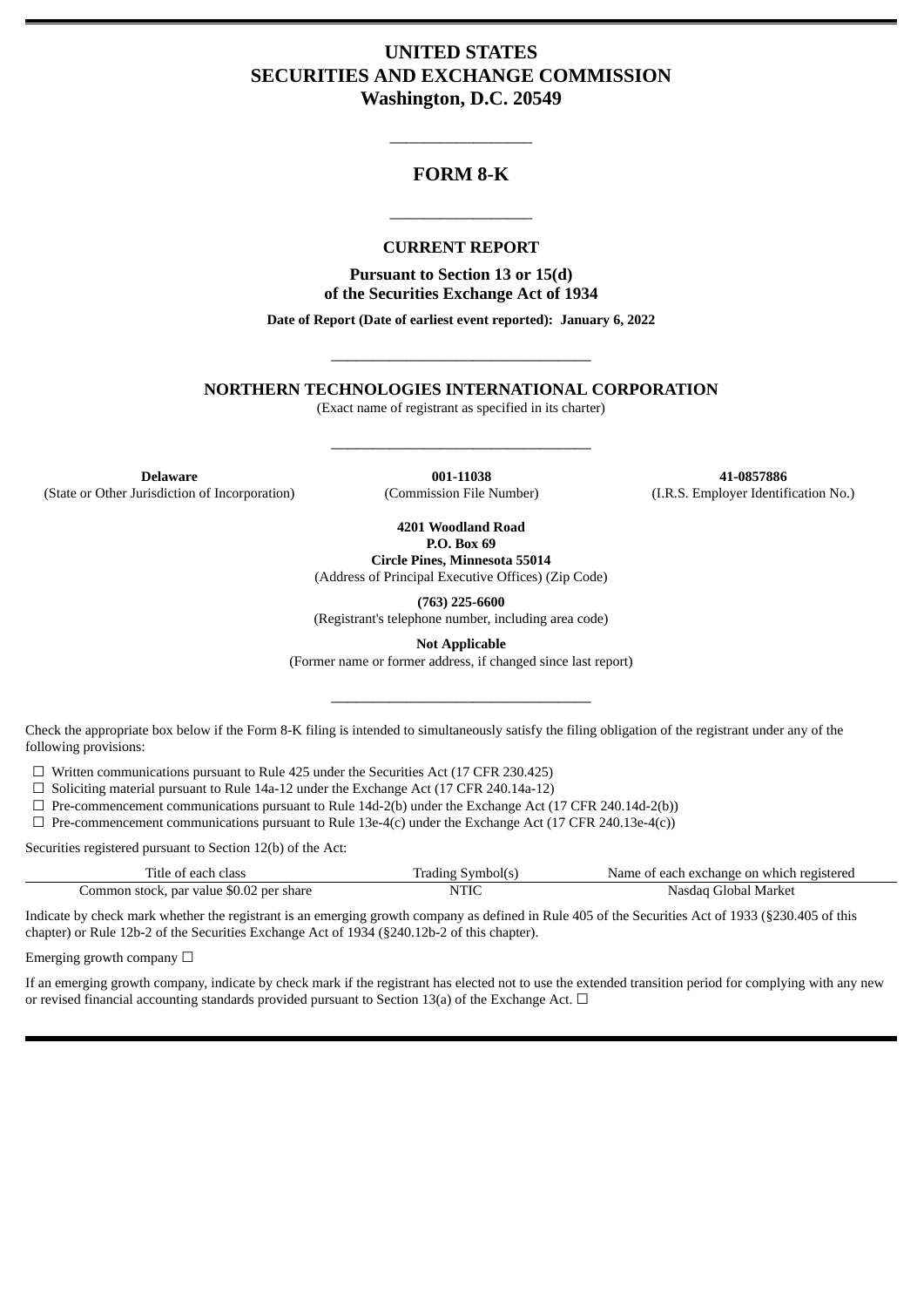#### **Item 2.02. Results of Operations and Financial Condition.**

On January 6, 2022, Northern Technologies International Corporation ("NTIC") announced its consolidated financial results for the three months ended November 30, 2021. A copy of the press release is attached as Exhibit 99.1 to this current report on Form 8-K and the information set forth therein is incorporated herein by reference and constitutes a part of this report.

The information contained in Item 2.02 of this report and Exhibit 99.1 to this report shall not be deemed to be "filed" for purposes of Section 18 of the Securities Exchange Act of 1934, as amended (the "Exchange Act"), and shall not be incorporated by reference into any filings made by NTIC under the Securities Act of 1933, as amended, or the Exchange Act, except as may be expressly set forth by specific reference in such filing.

### **Item 9.01. Financial Statements and Exhibits.**

(d) Exhibits.

| <b>Exhibit No.</b> | <b>Description</b>                                                          |
|--------------------|-----------------------------------------------------------------------------|
| <u>99.1</u>        | Press Release issued January 6, 2022 (furnished herewith)                   |
| 104                | Cover Page Interactive Data File (embedded within the Inline XBRL document) |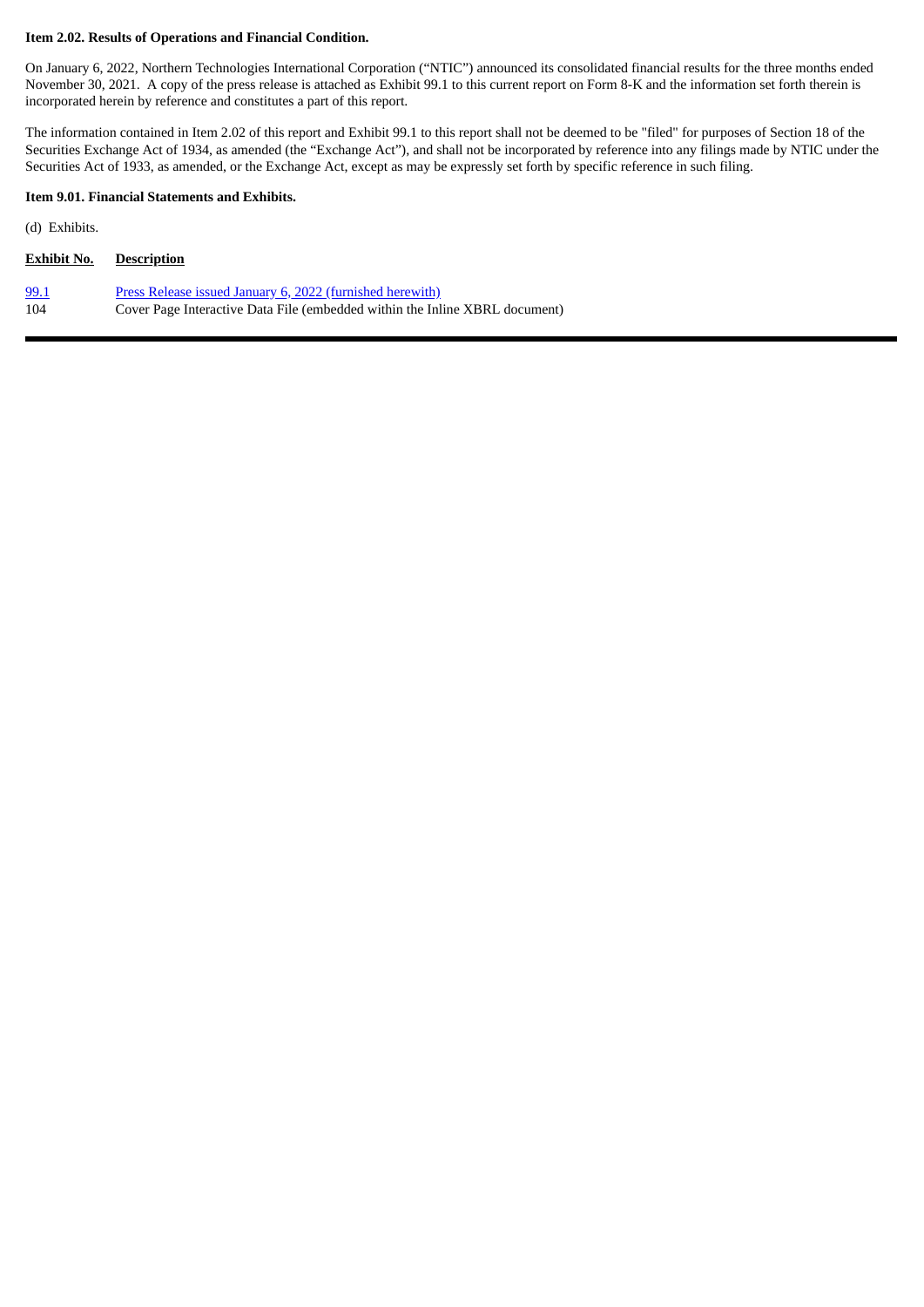#### **SIGNATURE**

Pursuant to the requirements of the Securities Exchange Act of 1934, the registrant has duly caused this report to be signed on its behalf by the undersigned hereunto duly authorized.

### **NORTHERN TECHNOLOGIES INTERNATIONAL CORPORATION**

Date: January 6, 2022 By: /s/ Matthew C. Wolsfeld Matthew C. Wolsfeld Chief Financial Officer and Corporate Secretary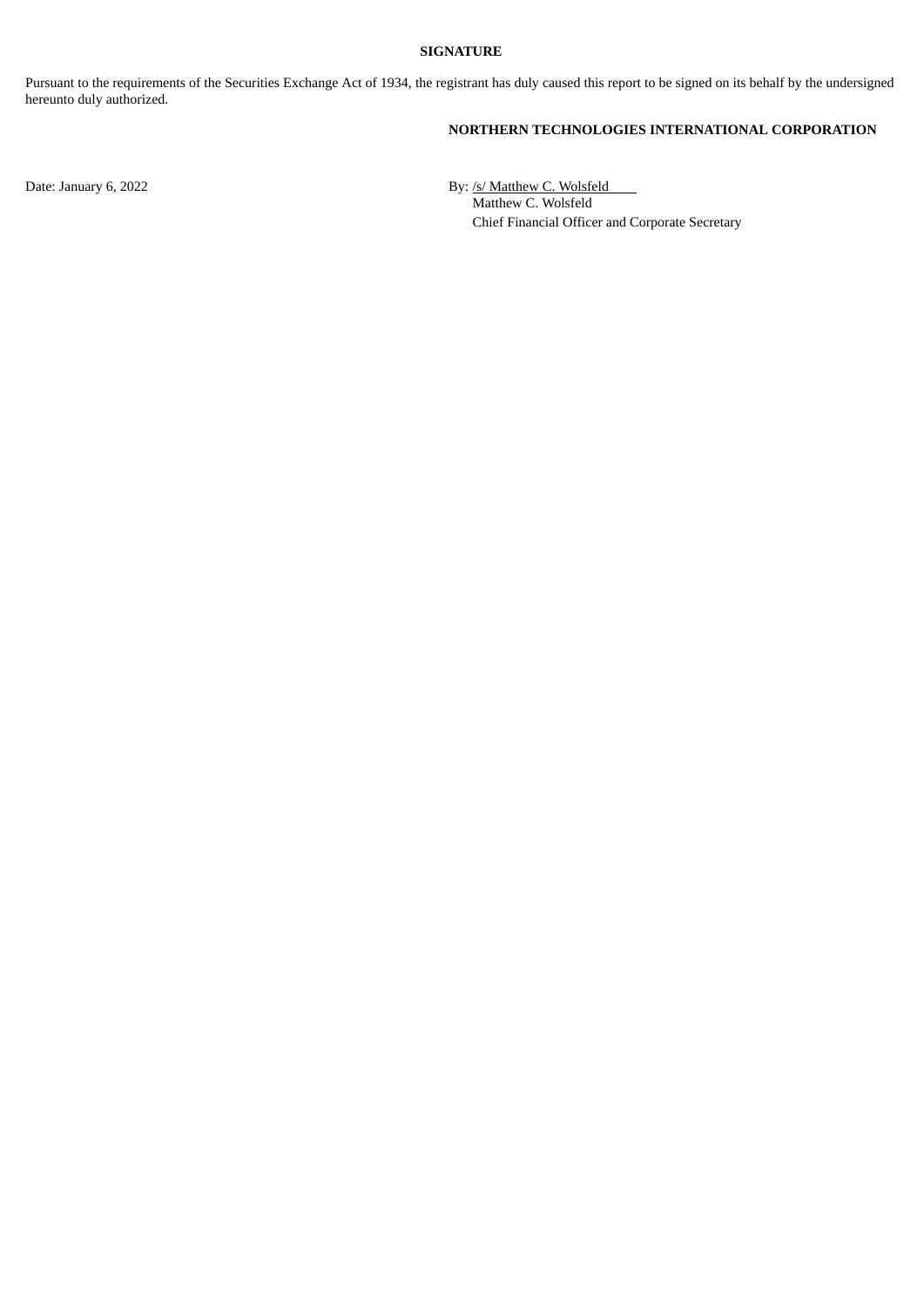# <span id="page-3-0"></span>**Northern Technologies International Corporation Reports Financial Results For First Quarter Fiscal 2022**

MINNEAPOLIS, Jan. 06, 2022 (GLOBE NEWSWIRE) -- Northern Technologies International Corporation (NASDAQ: NTIC), a leading developer of corrosion inhibiting products and services, as well as bio-based and biodegradable polymer resin compounds, today reported its financial results for the first quarter of fiscal 2022.

First quarter fiscal 2022 financial and operating highlights include (with growth rates on a fiscal year-over-year basis):

- Consolidated net sales increased 42.4% to a record \$18,193,000
- ZERUST $^{\circledR}$  net sales increased 41.1% to \$14,424,000
- ZERUST<sup>®</sup> oil and gas net sales increased 72.7% to \$972,000
- NTIC China net sales decreased  $10.7\%$  to \$4,058,000
- Natur-Tec<sup>®</sup> product net sales increased 47.3% to \$3,770,000
- Joint venture operating income decreased 16.7% to \$2,634,000
- Net income attributable to NTIC increased to \$4,494,000, compared to \$1,262,000 last year
- Net income per diluted share attributable to NTIC was \$0.46, compared to \$0.13 per diluted share last year
- Non-GAAP adjusted net income was \$781,000 or \$0.08 per diluted share
- Consolidated balance sheet as of November 30, 2021, was strong with net cash and cash equivalents of \$8,048,000

"First quarter fiscal 2022 sales enjoyed a record start, even excluding incremental sales as a result of our recent acquisition of Zerust India. Unfortunately, profitability lagged due to several one-time items associated with the Zerust India transaction, as well as higher raw material, freight, and labor expenses. We plan to implement certain measures to address these inflationary pressures, although we anticipate these measures taking effect during the second half of our fiscal 2022," said G. Patrick Lynch, President and Chief Executive Officer of NTIC.

During the first quarter of fiscal 2022, NTIC acquired the remaining 50% ownership interest in its Indian joint venture, Harita-NTI Limited, ("Zerust India") for USD \$6.25 million in cash. Effective as of September 1, 2021, Zerust India's sales and earnings are consolidated on the Company's income statement. For first quarter of fiscal 2022, Zerust India contributed \$2,453,000 in sales to NTIC's consolidated net sales.

NTIC's consolidated net sales increased 42.4% to \$18,193,000 during the three months ended November 30, 2021, compared to \$12,779,000 for the three months ended November 30, 2020. The year-over-year increase in consolidated sales was primarily a result of sales growth across all the Company's product categories due to higher global demand and the recovery from the COVID-19 pandemic, as well as the contribution from Zerust India.

The following tables set forth NTIC's net sales by product category for the three months ended November 30, 2021 and November 30, 2020 by segment:

|                                                 |              |            |                | <b>Three Months Ended</b> |                |          |
|-------------------------------------------------|--------------|------------|----------------|---------------------------|----------------|----------|
|                                                 | November 30, |            |                | November 30,              |                |          |
|                                                 |              | 2021       | % of Net Sales | <b>2020</b>               | % of Net Sales | % Change |
| $ZERUST^{\circledR}$ industrial net sales       | \$           | 12,611,530 | 69.3% \$       | 9,077,554                 | 71.0%          | 38.9%    |
| $ZERUST^{\circledR}$ joint venture net sales    |              | 840,439    | 4.6%           | 580,304                   | 4.5%           | 44.8%    |
| $\text{ZERUST}^{\circledR}$ oil & gas net sales |              | 971,816    | 5.3%           | 562,693                   | $4.4\%$        | 72.7%    |
| Total ZERUST <sup>®</sup> net sales             | \$           | 14,423,785 | 79.3% \$       | 10,220,551                | 80.0%          | 41.1%    |
| Total Natur-Tec <sup>®</sup> net sales          |              | 3,769,628  | 20.7%          | 2,558,561                 | 20.0%          | 47.3%    |
| Total net sales                                 | S            | 18,193,413 | 100.0% \$      | 12,779,112                | 100.0%         | 42.4%    |

NTIC's joint venture operating income decreased 16.7% to \$2,634,000 during the three months ended November 30, 2021, compared to joint venture operating income of \$3,162,000 during the three months ended November 30, 2020. This decrease was attributable to the acquisition of the remaining 50% ownership interest of Zerust India, and higher expenses and lower gross margin at the Company's joint ventures, partially offset by an increase in total net sales of the joint ventures as fees for services provided to joint ventures are primarily a function of the net sales of NTIC's joint ventures. Net sales of NTIC's joint ventures, which are not consolidated with NTIC's financial results, increased 0.9% to \$27,023,000 during the three months ended November 30, 2021, compared to \$26,777,000 for the three months ended November 30, 2020.

Operating expenses, as a percent of net sales, for the first quarter of fiscal 2022 were 39.0%, compared to 46.3% for the same period last fiscal year. This improvement in operating leverage was due to higher first quarter fiscal 2022 sales. On a dollar basis, first quarter fiscal 2022 operating expenses were \$7,070,000, compared to \$5,911,000 for the same period last fiscal year.

The Company reported net income attributable to NTIC for the first quarter of fiscal 2022 of \$4,494,000, or \$0.46 per diluted share, compared to net income of \$1,262,000, or \$0.13 per diluted share for the same period last fiscal year.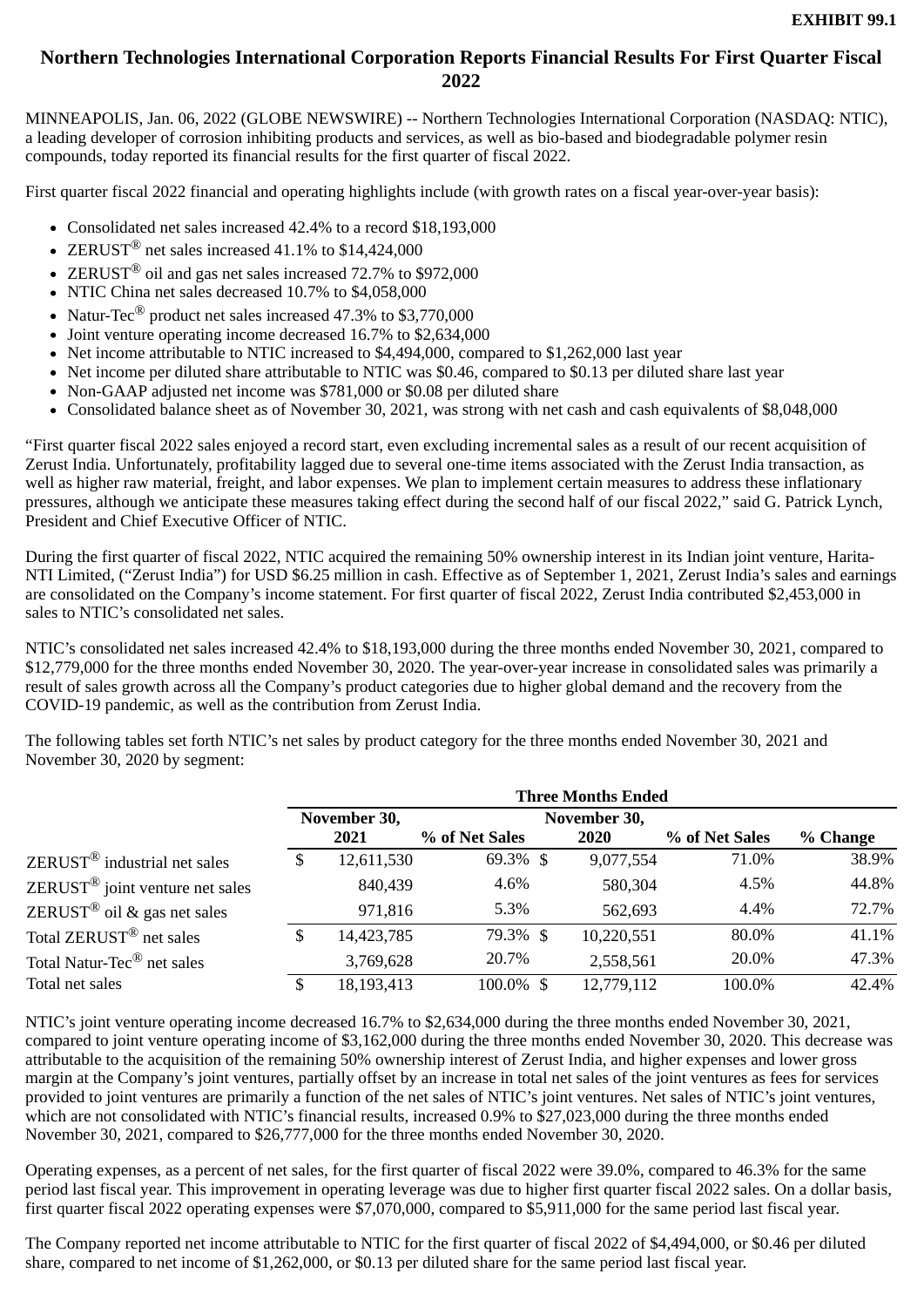During the fiscal 2022 first quarter, NTIC incurred a net one-time gain of \$3,952,000 related to the acquisition of the remaining 50% ownership interest of Zerust India. Excluding this gain and other related adjustments as set forth in the GAAP reconciliation at the end of this release, NTIC's non-GAAP adjusted net income was \$781,000, or \$0.08 per diluted share, for the first quarter of fiscal 2022 compared to \$1,262,000, or \$0.13 per diluted share, for the same quarter last fiscal year.

NTIC's consolidated balance sheet remains strong, with working capital of \$25,843,000 as of November 30, 2021, including \$8,048,000 in cash and cash equivalents, \$5,000 in available for sale securities, and outstanding line of credit balance of \$2,500,000, compared to \$25,231,000 of working capital as of August 31, 2021, including \$7,681,000 in cash and cash equivalents and \$5,000 in available for sale securities, and no outstanding line of credit balance.

As of November 30, 2021, the Company had \$21,358,000 of investments in joint ventures, of which \$11,623,000 or 54.4%, is cash, with the remaining balance mostly made up of other working capital.

## **Conference Call and Webcast**

NTIC will host a conference call today at 8:00 a.m. Central Time to review its results of operations for the first quarter of fiscal 2022 and its outlook, followed by a question-and-answer session. The conference call will be available to interested parties through a live audio webcast available through NTIC's website at www.ntic.com where the webcast will be archived and accessible for at least 12 months. The dial-in number for the conference call is (877) 670-9776 and the confirmation code is 1774767.

## **About Northern Technologies International Corporation**

Northern Technologies International Corporation develops and markets proprietary, environmentally beneficial products and services in over 60 countries either directly or via a network of subsidiaries, joint ventures, independent distributors and agents. NTIC's primary business is corrosion prevention marketed mainly under the ZERUST® brand. NTIC has been selling its proprietary ZERUST<sup>®</sup> rust and corrosion inhibiting products and services to the automotive, electronics, electrical, mechanical, military and retail consumer markets for over 45 years and, in recent years, has targeted and expanded into the oil and gas industry. NTIC offers worldwide on-site technical consulting for rust and corrosion prevention issues. NTIC's technical service consultants work directly with the end users of NTIC's products to analyze their specific needs and develop systems to meet their technical requirements. NTIC also markets and sells a portfolio of bio-based and biodegradable polymer resin compounds and finished products marketed under the Natur-Tec® brand.

# **Forward-Looking Statements**

*Statements contained in this release that are not historical information are forward-looking statements within the meaning of the Private Securities Litigation Reform Act of 1995. Such statements include NTIC's expectations that it plans to implement measures to address inflationary pressures, and other statements that can be identified by words such as "believes," "continues," "expects," "anticipates," "intends," "potential," "outlook," "will," "may," "would," "should," "guidance" or words of similar meaning, and the use of future dates. Such forward-looking statements are based upon the current beliefs and expectations of NTIC's management and are inherently subject to risks and uncertainties that could cause actual results to differ materially from those projected or implied. Such potential risks and uncertainties include, but are not limited to, in no particular order: the effects of the COVID-19 pandemic on NTIC's business and operating results; the effects of supply chain and shipping issues on NTIC's business and operating results; the health of the U.S. and worldwide economies, including in particular the U.S. automotive industry; the effect of economic uncertainty and trade disputes; NTIC's dependence on its joint ventures, including in particular in Germany, its relationships with its joint venture partners and the success of its joint ventures, including fees and dividend distributions that NTIC receives from them; risks associated with NTIC's international operations, including its NTIC China operations, its recent acquisition of the remaining 50% ownership interest in Zerust India, the United Kingdom's exit from the European Union and exposure to fluctuations in foreign currency exchange rates and tariffs, including in particular the Euro compared to the U.S. dollar; the effect of the, economic slowdown and political unrest; the level of growth in NTIC's markets; NTIC's investments in research and development efforts; acceptance of existing and new products; timing of NTIC's receipt of purchase orders under supply contracts; variability in sales to customers in the oil and gas industry and the effect on NTIC's quarterly financial results; increased competition; the costs and effects of complying with changes in tax, fiscal, government and other regulatory policies, and rules relating to environmental, health and safety matters; pending and potential litigation; and NTIC's reliance on its intellectual property rights and the absence of infringement of the intellectual property rights of others. More detailed information on these and additional factors which could affect NTIC's operating and financial results is described in the Company's filings with the Securities and Exchange Commission (SEC), including its annual report on Form 10-K for the fiscal year ended August 31, 2021 and subsequent quarterly report on Form 10-Q to be filed shortly with the SEC. NTIC urges all interested parties to read these reports to gain a better understanding of the many business and other risks that the Company faces. Additionally, NTIC undertakes no obligation to publicly release the results of any revisions to these forward-looking statements, which may be made to reflect events or circumstances occurring after the date hereof or to reflect the occurrence of unanticipated events.*

# **Use of Non-GAAP Financial Measures**

*In addition to the financial measures prepared in accordance with U.S. generally accepted accounting principles (GAAP), this press release contains the non-GAAP financial measures of adjusted net income attributable to NTIC and adjusted net income attributable to NTIC per diluted share. The reasons for the use of these measures, reconciliations of these non-GAAP financial*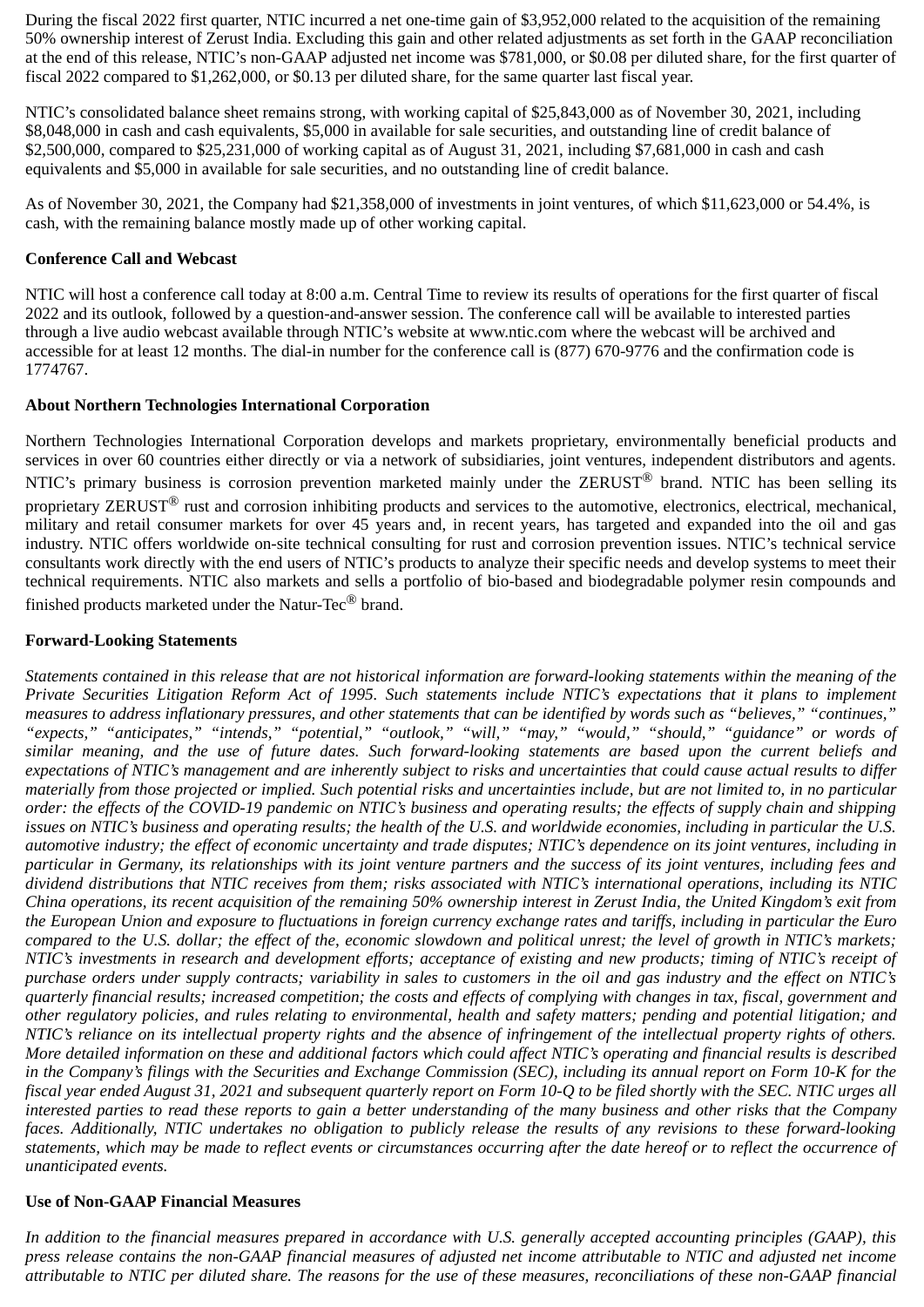*measures to the most directly comparable GAAP measures and other information relating to these measures are included below following the unaudited condensed consolidated financial statements. Non-GAAP financial measures have limitations as analytical tools and should not be considered in isolation or as a substitute for NTIC's financial results prepared in accordance with GAAP.*

# **Investor and Media Contacts:**

Matthew Wolsfeld, CFO NTIC (763) 225-6600

### **NORTHERN TECHNOLOGIES INTERNATIONAL CORPORATION AND SUBSIDIARIES CONSOLIDATED BALANCE SHEETS AS OF NOVEMBER 30, 2021 (UNAUDITED) AND AUGUST 31, 2021 (AUDITED)**

|                                                                       | November 30,<br>2021 | <b>August 31, 2021</b> |
|-----------------------------------------------------------------------|----------------------|------------------------|
| <b>ASSETS</b>                                                         |                      |                        |
| <b>CURRENT ASSETS:</b>                                                |                      |                        |
| Cash and cash equivalents                                             | \$<br>8,047,565      | \$<br>7,680,641        |
| Available for sale securities                                         | 4,634                | 4,634                  |
| Receivables:                                                          |                      |                        |
| Trade, excluding joint ventures, less allowance for doubtful accounts |                      |                        |
| of \$382,000 as of November 30, 2021 and August 31, 2021              | 13,107,126           | 11,128,805             |
| Trade, joint ventures                                                 | 791,246              | 624,808                |
| Fees for services provided to joint ventures                          | 1,200,869            | 1,505,127              |
| Income taxes                                                          | 500,061              | 386,574                |
| Inventories                                                           | 11,439,738           | 11,114,207             |
| Prepaid expenses                                                      | 2,173,851            | 1,302,293              |
| Total current assets                                                  | 37,265,090           | 33,747,089             |
|                                                                       |                      |                        |
| PROPERTY AND EQUIPMENT, NET                                           | 12,194,674           | 11,821,458             |
| <b>OTHER ASSETS:</b>                                                  |                      |                        |
| Investments in joint ventures                                         | 21,357,911           | 27,623,768             |
| Deferred income taxes                                                 |                      | 92,554                 |
| Patents and trademarks, net                                           | 709,875              | 709,572                |
| Goodwill                                                              | 3,869,676            |                        |
| Intangible asset, net                                                 | 6,418,000            |                        |
| Operating lease right of use asset                                    | 655,819              | 376,438                |
| Total other assets                                                    | 33,011,281           | 28,802,332             |
| <b>Total assets</b>                                                   | \$<br>82,471,045     | \$<br>74,370,879       |
| <b>LIABILITIES AND EQUITY</b>                                         |                      |                        |
| <b>CURRENT LIABILITIES:</b>                                           |                      |                        |
| Accounts payable                                                      | \$<br>5,466,381      | \$<br>4,290,972        |
| Line of credit                                                        | 2,500,000            |                        |
| Income taxes payable                                                  | 96,596               | 178,923                |
| Accrued liabilities:                                                  |                      |                        |
| Payroll and related benefits                                          | 1,604,109            | 2,879,468              |
| Other                                                                 | 1,407,724            | 894,497                |
| Current portion of operating lease                                    | 314,918              | 272,336                |
| <b>Total current liabilities</b>                                      | 11,389,728           | 8,516,196              |
| LONG-TERM LIABILITIES:                                                |                      |                        |
| Deferred income tax, net                                              | 1,109,572            |                        |
| Operating lease, less current portion                                 | 340,901              | 104,102                |
| Total long-term liabilities                                           | 1,450,473            | 104,102                |
|                                                                       |                      |                        |

## COMMITMENTS AND CONTINGENCIES

EQUITY:

Preferred stock, no par value; authorized 10,000 shares; none issued and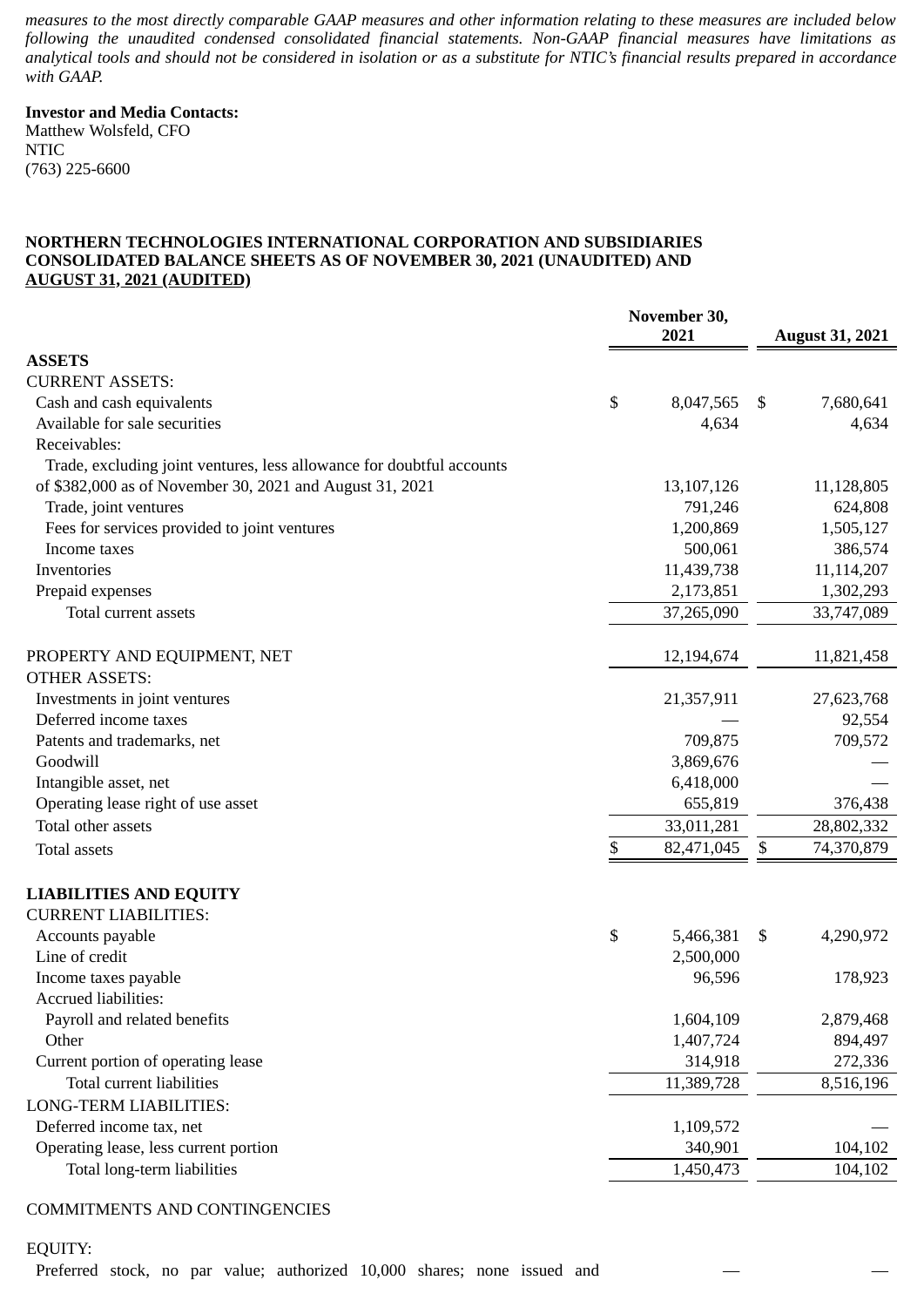outstanding Common stock, \$0.02 par value per share; authorized 15,000,000

| shares as of November 30, 2021 and August 31, 2021;          |             |             |
|--------------------------------------------------------------|-------------|-------------|
| issued and outstanding 9,203,446 and 9,184,811, respectively | 184,069     | 183,696     |
| Additional paid-in capital                                   | 19,146,510  | 18,736,268  |
| Retained earnings                                            | 50,823,730  | 46,973,092  |
| Accumulated other comprehensive loss                         | (3,862,085) | (3,525,030) |
| Stockholders' equity                                         | 66,292,224  | 62,368,026  |
| Non-controlling interests                                    | 3,338,620   | 3,382,555   |
| Total equity                                                 | 69,630,844  | 65,750,581  |
| Total liabilities and equity                                 | 82,471,045  | 74,370,879  |
|                                                              |             |             |

### **NORTHERN TECHNOLOGIES INTERNATIONAL CORPORATION AND SUBSIDIARIES CONSOLIDATED STATEMENTS OF OPERATIONS (UNAUDITED) FOR THE THREE MONTHS ENDED NOVEMBER 30, 2021 AND 2020**

|                                                                       | <b>Three Months Ended</b> |                      |    |                      |
|-----------------------------------------------------------------------|---------------------------|----------------------|----|----------------------|
|                                                                       |                           | November 30,<br>2021 |    | November 30,<br>2020 |
| <b>NET SALES:</b>                                                     |                           |                      |    |                      |
| Net sales, excluding joint ventures                                   | \$                        | 17,352,974           | \$ | 12,198,808           |
| Net sales, to joint ventures                                          |                           | 840,439              |    | 580,304              |
| Total net sales                                                       |                           | 18,193,413           |    | 12,779,112           |
| Cost of goods sold                                                    |                           | 12,490,483           |    | 8,313,321            |
| Gross profit                                                          |                           | 5,702,930            |    | 4,465,791            |
| JOINT VENTURE OPERATIONS:                                             |                           |                      |    |                      |
| Equity in income from joint ventures                                  |                           | 1,374,749            |    | 1,825,712            |
| Fees for services provided to joint ventures                          |                           | 1,258,858            |    | 1,336,561            |
| Total joint venture operations                                        |                           | 2,633,607            |    | 3,162,273            |
| <b>OPERATING EXPENSES:</b>                                            |                           |                      |    |                      |
| Selling expenses                                                      |                           | 3,237,758            |    | 2,741,768            |
| General and administrative expenses                                   |                           | 2,596,347            |    | 2,093,982            |
| Research and development expenses                                     |                           | 1,235,821            |    | 1,075,737            |
| Total operating expenses                                              |                           | 7,069,926            |    | 5,911,487            |
| OPERATING INCOME                                                      |                           | 1,266,611            |    | 1,716,577            |
| REMEASUREMENT GAIN ON ACQUISITION OF EQUITY METHOD<br><b>INVESTEE</b> |                           |                      |    |                      |
|                                                                       |                           | 3,951,550            |    |                      |
| <b>INTEREST INCOME</b>                                                |                           | 10,943               |    | 69,538               |
| <b>INTEREST EXPENSE</b>                                               |                           | (2,891)              |    | (2,368)              |
| <b>INCOME BEFORE INCOME TAX EXPENSE</b>                               |                           | 5,226,213            |    | 1,783,747            |
| <b>INCOME TAX EXPENSE</b>                                             |                           | 504,380              |    | 378,590              |
| <b>NET INCOME</b>                                                     |                           | 4,721,833            |    | 1,405,157            |
| NET INCOME ATTRIBUTABLE TO NON-CONTROLLING INTERESTS                  |                           | 228,074              |    | 142,758              |
| NET INCOME ATTRIBUTABLE TO NTIC                                       | \$                        | 4,493,759            | \$ | 1,262,399            |
| NET INCOME ATTRIBUTABLE TO NTIC PER COMMON SHARE:                     |                           |                      |    |                      |
| <b>Basic</b>                                                          | \$                        | 0.49                 | -S | 0.14                 |
| Diluted                                                               | \$                        | 0.46 <sup>5</sup>    |    | 0.13                 |
| WEIGHTED AVERAGE COMMON SHARES ASSUMED OUTSTANDING:                   |                           |                      |    |                      |